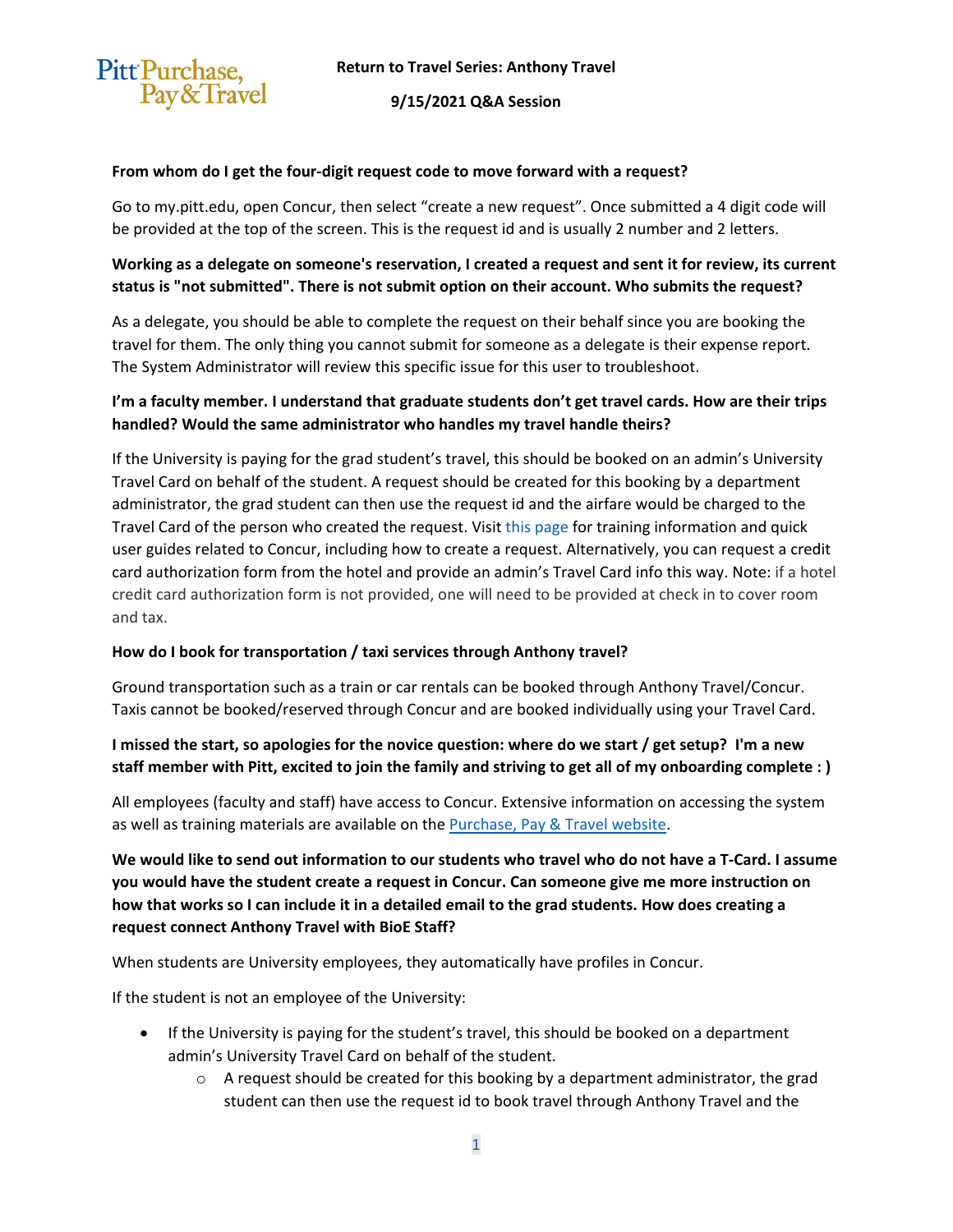#### **Return to Travel Series: Anthony Travel**



#### **9/15/2021 Q&A Session**

airfare would be charged to the Travel Card of the person who created the request. The request has your information and accounting information as well as the traveler's information to enable them to book the travel directly with Anthony Travel. Alternatively, you can request a credit card authorization form from the hotel and provide an admin's Travel Card info this way. Note: if a hotel credit card authorization form is not provided, one will need to be provided at check in to cover room and tax.

- o A Department Admin with a Travel Card could also book travel for the student as a guest in Concur.
- If a student is booking using their personal funds we still recommend that they utilize Anthony Travel. An employee within the department will need to submit a request and provide the request id to the student to use when contacting Anthony Travel. The person submitting the request can indicate that the travel for the student will be booked using the student's personal credit card information.

Visit this page for training information and quick user guides related to Concur, including how to create a request.

# **Conferences often offer discounted room rates that must be booked through a specific web link or 1- 800 number using a discount code. In that circumstance, can we book outside of Concur/Anthony Travel?**

We recognize that with conferences, the organization works with various hotels to secure a special rate. You are able to book the hotel through the site provided by the conference. When you submit this expense through Concur, make a note in the comments that you booked this through this site specifically for a conference so that payment processing understands the special circumstance.

#### **How to I book travel for a candidate that we are bringing in through the Concur system.**

Their travel should be booked as a guest. In Concur, there are two different options at the top of the booking page, select "booking for a guest", once you have chosen the travel arrangements, a screen will appear that requires the guest's information.

**I am assisting with planning a conference next year where we expect about 100-150 people to travel to Pittsburgh (both domestically and internationally). How do I work with someone to get a block of rooms at a hotel or two? How much advance notice do I need to give before the conference date?**

The sooner, the better to ensure availability. Ideally a few months would be best as far as timing. Follow the [Hotel Room Block and Hotel Conference Meeting Space Request process](https://www.ppt.pitt.edu/sites/default/files/hotelroomblockandhotelconferencemeetingspacerequestprocess.pdf) and the Hotel Program Manager will contact you.

# **I haven't found the proper web site for filling out my profile. Can I get a link to that?**

Go to my.pitt.edu > search for an open Concur > on the right hand side of the screen, select "Profile" > select "Profile Settings". Visit this page for training information and quick user guides related to Concur, including how to access profile settings.

# **I apologize, but you are saying we are encouraging that we book the student travel on a department card, but I was told this is now a requirement?**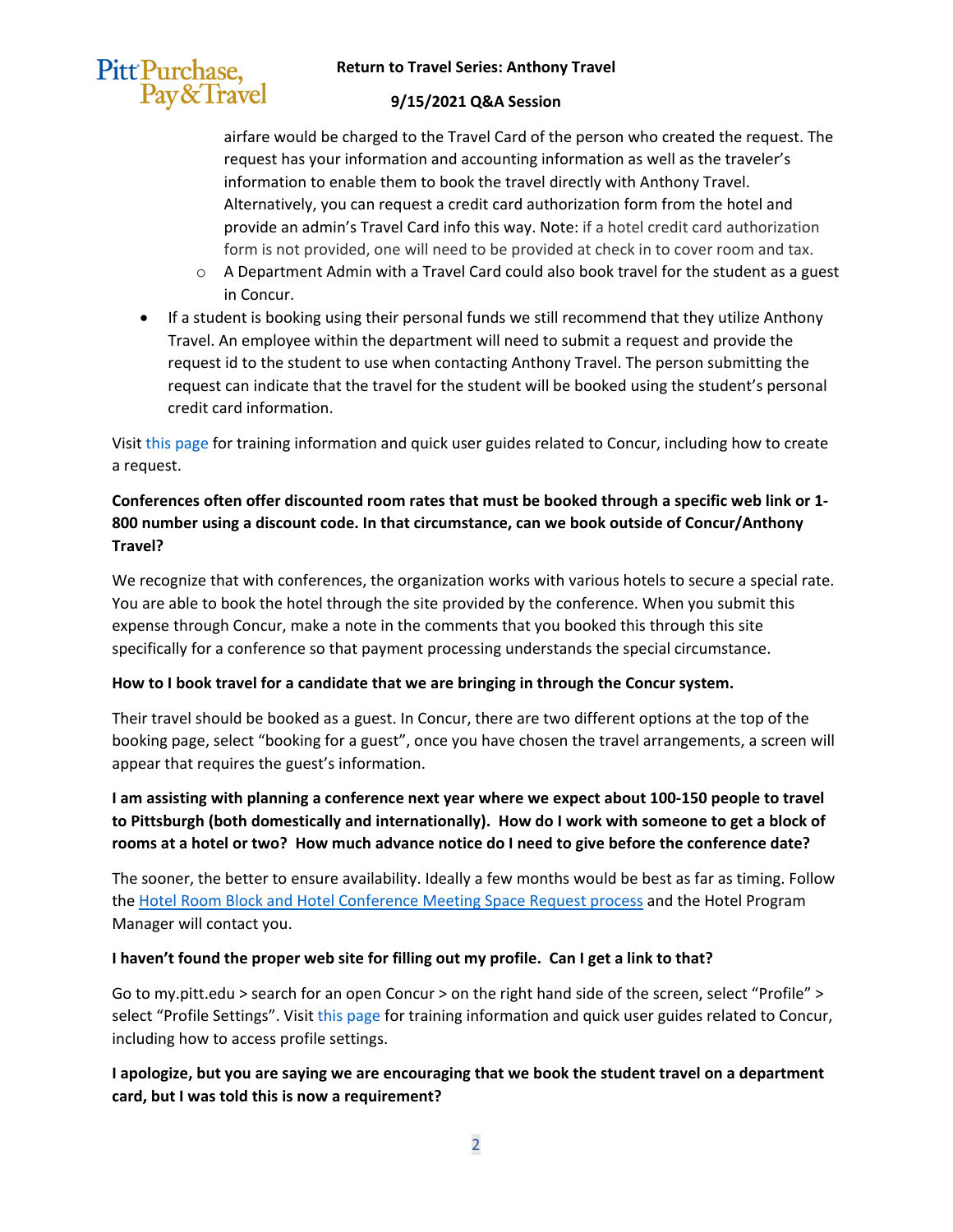

#### **9/15/2021 Q&A Session**

Any travel that is being paid by the University is required to be booked using a University Travel Card and through Anthony Travel/Concur.

If a student only gets a stipend/partial payment from the University towards travel, then the student should use a personal card and get reimbursed for the stipend/partial payment amount.

**I booked a flight shortly before COVID for our Interim Director, who then had to cancel due to a family emergency. This was not related to COVID, but when I talked to Anthony Travel recently about using the credit for a conference coming up in November, I was told it was put in the "COVID Pool" and I would need to give 32 digit number to pull funds from the pool. What Anthony Travel could not answer is why I needed to give 32 digit code to basically buy back the unused ticket that we purchased. They referred me to Panther Express, who still hasn't responded to my question. Can you let me know how this would work as our Interim Director is now planning to travel to a conference and wants to use the unused Amer. Airlines ticket. Side note: I found the travel credit on the airline's website, so it is still good. Thanks for any info you can provide**

To ensure unused tickets are utilized and not lost by individual departments or the University, we established an [Unused Airline Ticket Bank in March 2021.](https://www.ppt.pitt.edu/news/unused-airline-ticket-bank-travel-reminders) Unused tickets go into the bank that is available for anyone at the University so that departments don't lose these tickets or the funds spent on them. In order to re-book the same ticket then you will need to provide the 32 digit number for the ticket to Anthony Travel so that this ticket is not utilized by the Unused Airline Ticket Bank.

#### **How to change last name on concur if incorrect**

Email [Emily Duchene,](mailto:educhene@cfo.pitt.edu) Travel Program Manager, and she can coordinate this change with the System Administrator.

# **When guests book their own travel using their debit cards and not a university travel card, can they still get reimbursed?**

Yes if they are someone from outside the University that is visiting.

# **If we want to book an Airbnb, do we somehow do that through Anthony Travel? Or can we just book it with our travel card and get reimbursed?**

We are working with Airbnb to get them setup in Concur, but this has been delayed due to COVID-19. You can book through Airbnb using your Travel Card and when you submit the expense report, make a note in the comments explaining that this is a booking for Airbnb that cannot be made through Concur currently.

# **Are we to assume that the traveler (whether faculty or staff) CANNOT use their personal credit card for anything while traveling? What about graduate students who do not have a Travel Card? how are they to pay for Uber, meals etc?**

Yes, all faculty & staff are eligible to obtain a Travel Card. Faculty & Staff must use a Travel card and while traveling.

For grad students, if the University is paying for their travel then it should be booked using a Travel Card within the department, such as a Department Administrator. For meals while traveling, students can be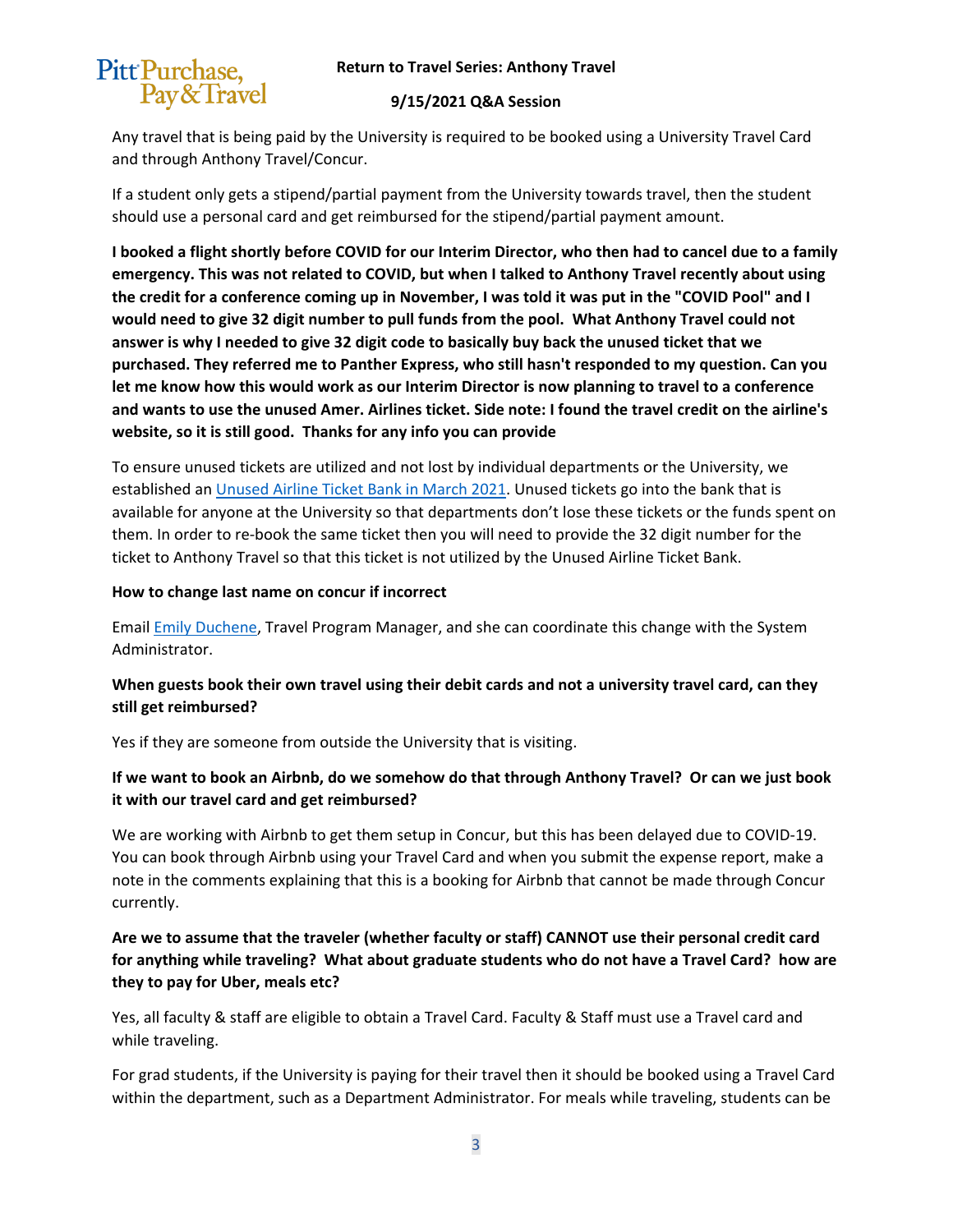# Pitt Purchase, Pay&Travel

#### **Return to Travel Series: Anthony Travel**

#### **9/15/2021 Q&A Session**

provided with a stored value card through Vincent Payment Solutions™ if they do not have the personal funds to pay with their own payment method and be reimbursed. Learn more about Vincent Payment Solutions™ [here](https://www.ppt.pitt.edu/payments-taxes/payment-methods/vincent-paying-research-participantindividuals) or submit an inquiry to [Purchase, Pay & Travel Customer Service](https://www.ppt.pitt.edu/help-training/contact-us) by selecting "Vincent Card" as the inquiry type.

**To be clear, if we paid for the airline ticket and will now be required to pay again to use the travel credit for the unused ticket? we are taking a \$400+ loss then?**

Visit [this page](https://www.ppt.pitt.edu/news/unused-airline-ticket-bank-travel-reminders) to learn more about the Unused Airline Ticket Bank.

#### **Please clarify meals again:**

For students, meals can be provided to students using stored value cards through [Vincent Payment](https://www.ppt.pitt.edu/payments-taxes/payment-methods/vincent-paying-research-participantindividuals)  [Solutions™,](https://www.ppt.pitt.edu/payments-taxes/payment-methods/vincent-paying-research-participantindividuals) if they do not have a Travel Card.

All Faculty and Staff need to use a Travel Card since all staff/faculty are eligible to obtain a Travel Card.

**If an employee wants to book a flight for a University conference for themselves and they will also be taking their family, what is the best way to go about booking all of the tickets even though only the Pitt employee's flight will be covered by the university so they can all still sit together on the flight?**

Split payments cannot be made within Concur. If you have a group that is travelling together, contact Anthony Travel directly and they can book together with split payments.

**If a faculty candidate is visiting Pitt, but a faculty member from CMU would like to pay for the visit from their funds, does Pitt require us to still book the travel through Concur or would CMU need to book from their side?**

If another organization is paying for the travel, such as CMU in this example, they are not required to use Anthony Travel/Concur. However, it is recommended that they still manually register their travel so that the University is aware of their travel plans and can provide support as needed. Instructions for manually registering travel is available here.

# **Will you be reimbursed for meals if you do not have a travel card?**

All Staff and Faculty are eligible to receive a Travel Card and meals should be paid with a Travel Card. It is useful to have a Travel Card for various expenses related to travel, including expenses which require a travel card such as car rentals.

# **Is per diem still applicable for faculty/student travel?**

Yes, Staff and Faculty can claim the per diem on their expense report. For those who would be utilizing actuals, the Travel Card must be used for meals that are not per diem.

Also note, using per diems can sometimes be higher than what you would actually spend on meals, so it is up to the discretion of the department and their budget as to whether per diems should be utilized.

# **Is there a charge for using the agents?**